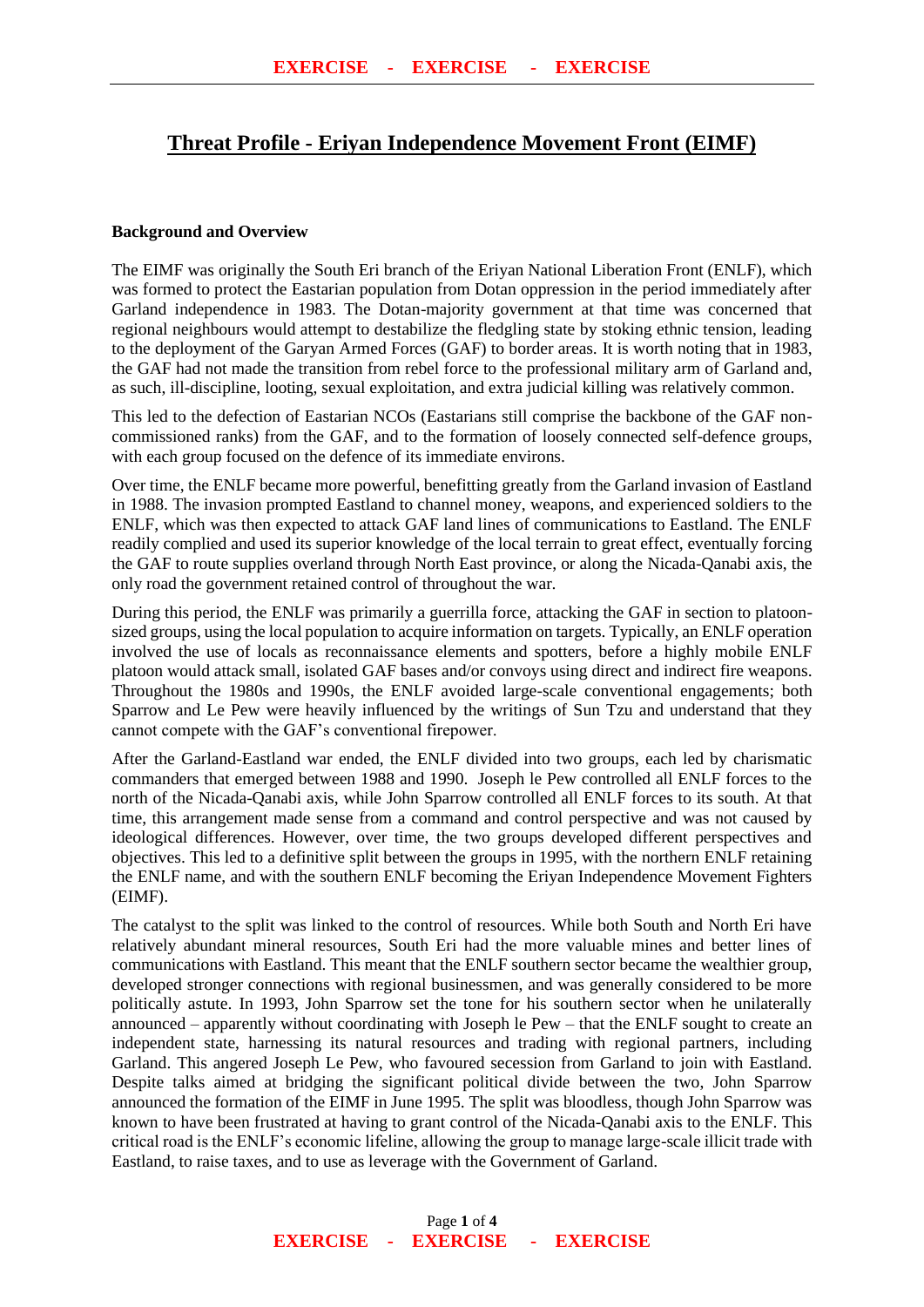At the time, John Sparrow felt the loss of that road – and its border crossing point – was justified, considering that it meant a bloodless division of the ENLF.

Throughout the 1990s and until 2012, the EIMF continued to resist GAF encroachment into both North and South Eri, preventing the extension of Garland state authority beyond the main urban centres, and maintaining de-facto local control of security for mining concessions. This led to a live and let live dynamic between local GAF units and the EIMF, which was careful to share some of the spoils with local GAF commanders and Dotan politicians; it is worth noting that these GAF commanders and politicians also benefitted financially from the central government by raising 'ghost units' of Eastarian locals, and claiming their pay. On occasion, the central Garland government ordered crackdowns against the EIMF, during which times the group retreated into the mountains and forests, emerging at night to attack GAF units.

Over time, EIMF control of the mines and of the border with Eastland allowed it to procure more advanced weapons and communications systems, better training for its personnel and, despite its unwillingness to join Eastland, strong links with Eastland officials, who by 2012 could see that the international community would not countenance its annexation of either South or North Eri.

However, this relative calm was shattered by the 2012 coup. The coup was planned and executed by the Eastarian NCOs and aimed to topple the Government of Garland. At that time, both the ENLF and the EIMF saw this as an opportunity to realise their respective political ambitions and joined the mutinying GAF personnel. The coup was quickly put down and, after a period of GAF consolidation, it was deployed to both North and South Eri to defeat the ENLF and the EIMF on the battlefield. From 2012 to 2015, the GAF reasserted control of all key urban areas and lines of communications, ceding the forests and hills to the ENLF and EIMF rebels.

In 2012, the EIMF attempted to meet the GAF on the conventional battlefield, but suffered heavy losses, despite some successes at Company level. The GAF was able to quickly reinforce and replace its losses, but the EIMF suffered as it did not have a cadre of trained personnel to take the place of those lost. As a result, from 2013, the EIMF moved to the hills and forests, from which they engaged the GAF, disrupting their logistics route, and restricting its areas of influence to the major towns. Essentially, the conflict was in a mutually hurting stalemate from about mid-2014 through to the ceasefire.

It was at this time that John Sparrow realised that it was in his interests to come to a settlement with the government of Garland, lest the ENLF manage to do it first. The government of Garland, with its foreign currency reserves dwindling, largely as a result of reduced economic activity in the Eris, was also keen to do business. The subsequent Garland – EIMF ceasefire agreement worked for both sides. The GAF agreed to vacate all of South Eri, and to a revenue sharing agreement for the mines in the area. It was also agreed that the EIMF would have control of border crossing points between South Eri and Eastland, with taxes and tariffs collected being split between the Government and the EIMF. Once again, the EIMF was in position to re-arm and strengthen.

Since 2015, the EIMF has been pushing north towards the NICADIA – QANABI axis, and some commentators suggest that it is only a matter of time before the group attempts to take control of North Eri to increase its leverage with both Eastland and Garland. Indeed, John Sparrow reportedly believes that if he controls all eastern Garland, the EIMF may be granted even greater autonomy. However, it is important to note that the ENLF remains a viable force in North Eri and that the GAF would also be expected to resist further EIMF expansion.

Reluctant to cede control of the Eris to the EIMF, the Government of Garland has asked that the UN launch a DDR program in South Eri. The EIMF has stated that it will not engage in any DDR program until it is granted full autonomy in areas that it controls. The EIMF has also stated that because South Eri is under its full control, and because it is not a party to the SOFA between UNHQ and Garland, it will not countenance the presence of the UN in its AOR. The EIMF had the same attitude to the  $7<sup>th</sup>$ Continent Force, which was reduced to sending SOF patrols into the area for reconnaissance purposes only.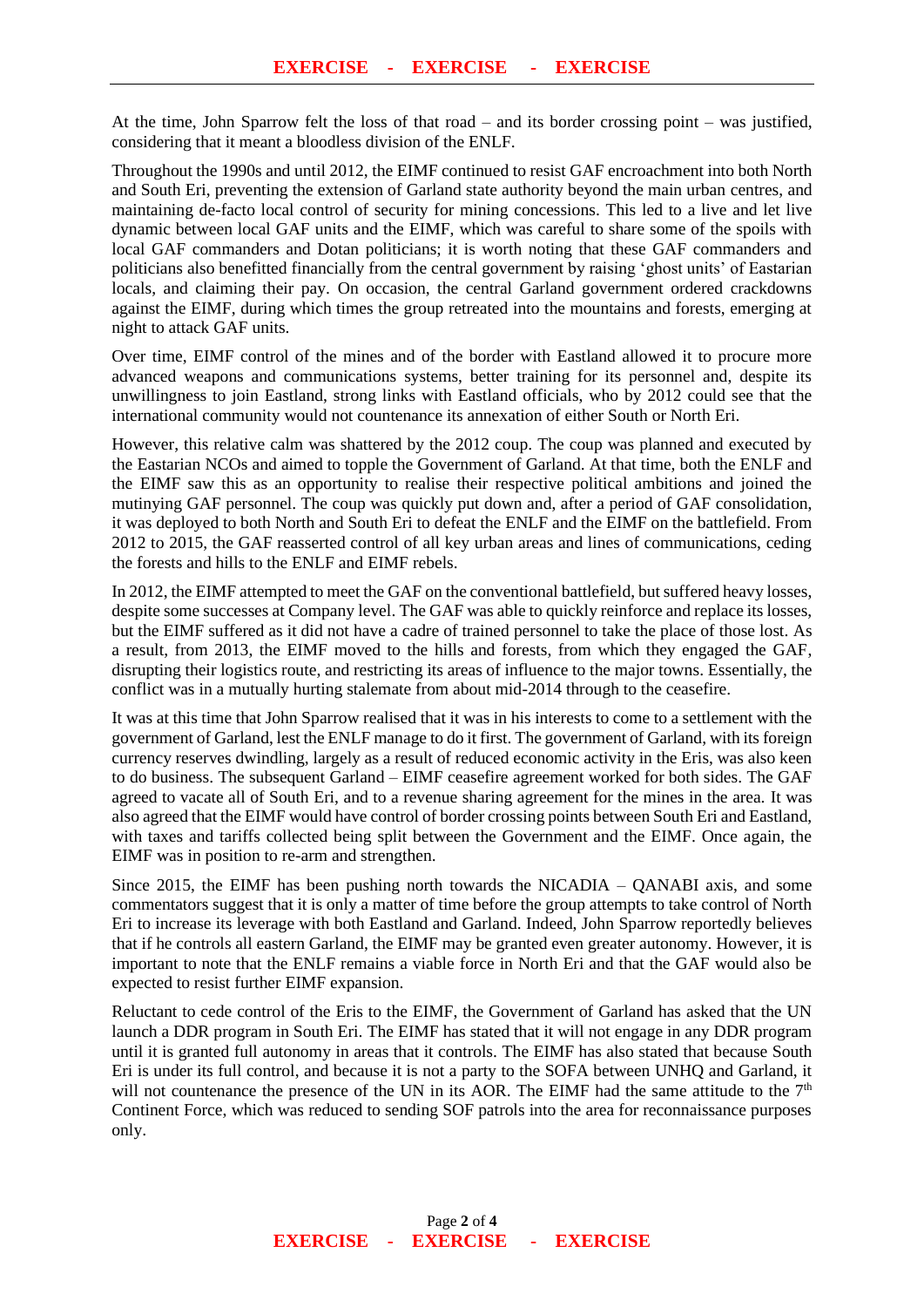## **Recent and Significant Activity**

Between January and March of 2018, the 7<sup>th</sup> Continent Force reports indicate that EIMF patrols, up to platoon sized, were frequently operating along the northern reaches of the Walesi – Nicada axis. Source reported to the 7<sup>th</sup> CF that these movements were facilitated by the GAF; the 7<sup>th</sup> CF assessment was that the GAF would prefer to see the EIMF move into ENLF-controlled territory in order to defeat the 'near enemy'.

In April 2018, local sources reporting to the  $7<sup>th</sup>$  CF indicate that the EIMF had sent special forces units into the area surrounding Dafari, NFDK.

In June 2018, there was a stand-off between EIMF and ENLF units on the Qanabi-Dafari axis. The stand-off took place late at night, and was only resolved thanks to a personal phone call made from a high-level EIMF commander to the Joseph Le Pew, who happened to be an old comrade in arms; the EIMF commander apologised for the incursion into ENLF territory, claiming it was a navigation error by a junior officer.

Throughout summer 2018, locals report seeing small groups of EIMF personnel operating north of Dafari. The areas mentioned in reporting were IVO the gold mine, and IVO the border crossing point into Eastland.

From June to Sep 2018, the UN reports seeing an increasing number of ENLF patrols at irregular hours along the Nicada – Dafari axis, and a strengthening of their border crossing and gold mine point guards.

## **Group Profile**

The EIMF generates significant funds from the provision of security services at mines (Cobalt, Tantalum, Gold and Nickel) dotted across South Eri. Security is provided on site, and for the transport of the minerals to state capital. The group is also believed to siphon off some resources for transportation to Eastland via the Byra border crossing point. These activities directly support the payment of approximately 500 of its 2-3000 soldiers, and indirectly supports the local economy. The revenues that the group accrues for the illicit movement of minerals to Eastland total approximately 500,000 USD per month and facilitates the payment of the rest of its soldiers, their training, and the procurement of new arms and munitions.

Considering South Eri has no Garland state presence, the EIMF also deploys its soldiers (approximately 10 in each major urban area) in a paramilitary role to keep the peace. It is worth noting that female cadres often lead in this paramilitary role, acting as a vital link to the local population. There have been discussions with state-level interlocutors to ascertain whether Garland could provide the EIMF with funds to create a lightly armed police force to maintain security in urban areas. However, it is uncertain this will happen as the Government is concerned that to do so would be to permanently cede control of South Eri to the EIMF. EIMF leadership is concerned that using its soldiers in this role reduces their combat effectiveness and, as a result, only its oldest soldiers, commanded by female officers, are used to provide urban security.

The EIMF has no difficulty recruiting soldiers as a result of its ability to pay a relatively high monthly salary of approximately 200 USD. The group recruits almost exclusively from the local population, but there has been some information (dating from late 2017) that the group is also recruiting from the southern part of North Eri.

In order to maintain its ability to pay its soldiers and to generate revenue through taxes and tariffs, the EIMF maintains good relationships with political figures from both Garland and Eastland, and with local military leaders on both sides of the border. The EIMF's generally good financial position means that it encourages rather than stifles local economic activity. All this means that the group maintains a high popularity rating with the local population and has good relations with key leaders from all ethnic groups in South Eri. Indeed, the EIMF has a relatively well-developed propaganda arm and broadcasts pro-EIMF/pro-secessionist messaging on FM radio from Byra. The group also publishes a weekly pamphlet, which is handed out free of charge at markets in urban areas.